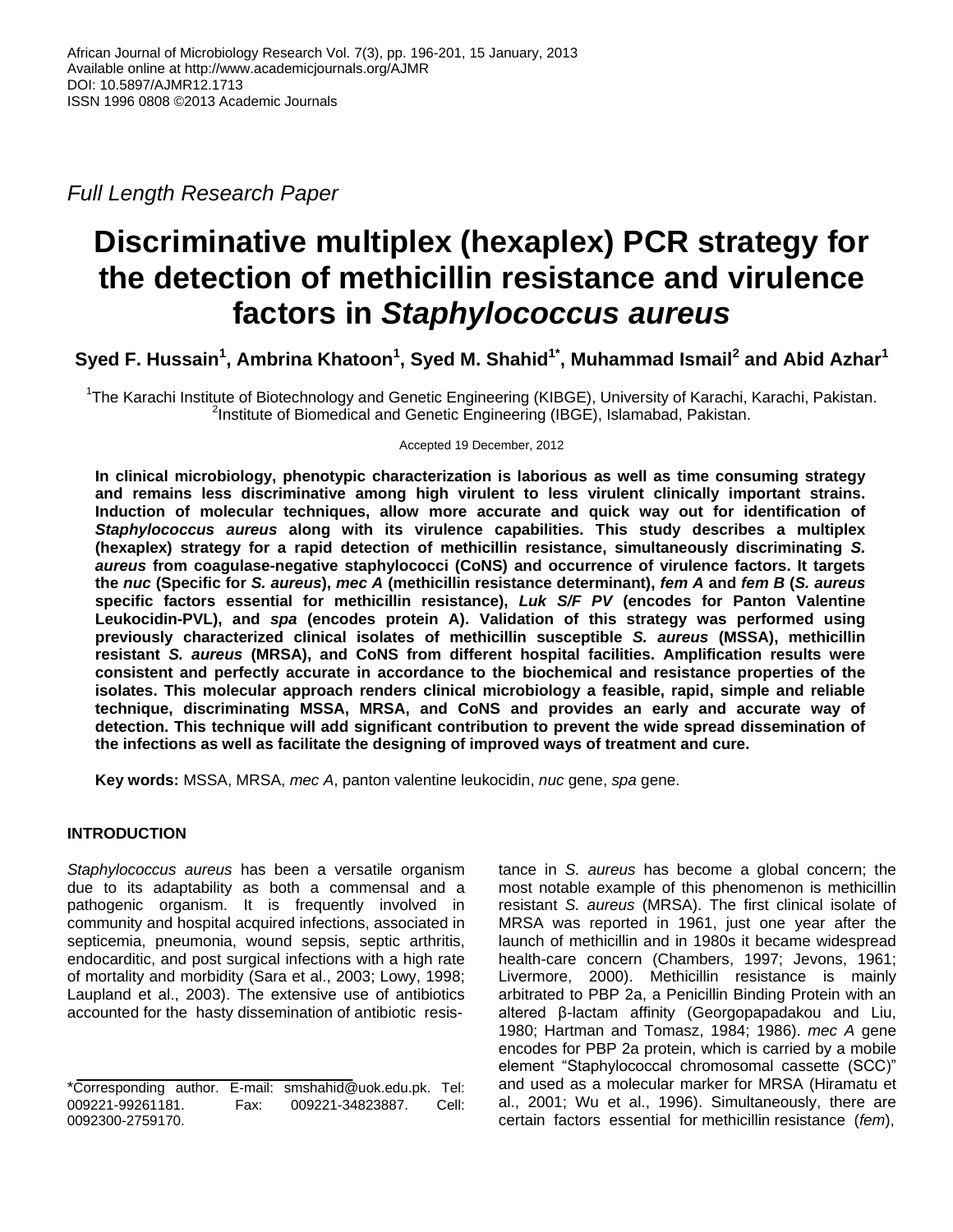found in both methicillin-susceptible and methicillinresistant *S. aureus*. These *fem* factors are physically distinct from SCC, affecting level of resistance (Berger, 1983; Murakami and Tomasz, 1989; Berger et al., 1989). Two of the *fem* factors are co-transcribed and exist as *fem AB* operon, and are important discriminative markers for *S. aureus* distinguishing it from other coagulase negative staphylococci (CoNS) (Perez et al., 2001; Yamashita and Kagawa, 1992).

Virulence features of MRSA have made its pathogenesis more threatening for health-care concerns, as first was emerged in late 1990s, producing Panton-Valentine Leukocidin resulting from the expression of *lukF-PV* and *lukS-PV.* The PVL is widely associated with community acquired MRSA epidemiology; reported 77 to 100% in various studies (Hidron et al., 2009; Naas et al., 2005; Lina et al., 1999; Naimi et al., 2003). Similarly, *S. aureus* have several "microbial surface components recognizing adhesive matrix molecules (MSCRAMMs)" that play important role in evading and destroying host defenses. Protein A is one of its examples that bind to Fc portion of immunoglobulin, structurally determined by *spa* gene, which shows high intra-specie polymorphism (Patti et al., 1994; Gordon and Lowy, 2008; Deisenhofer, 1981; Frenay et al., 1996).

It has been found problematic to detect MRSA accurately and rapidly, along with the severity of infection in an effective manner. Phenotypic characterization techniques are growth condition dependent, limiting the discriminative features. This study describes a multiplex PCR (M-PCR) strategy for the detection of methicillin susceptible *S. aureus* (MSSA) and MRSA, discriminating from CoNS by analyzing various loci including *nuc, fem A, fem B* (specific for *S. aureus*) and *mec A* (for methicillin resistance). Simultaneously, small number of virulence factors can also be identified with in the population by using this type of M-PCR.

## **MATERIALS AND METHODS**

## **Bacterial isolates**

The previously collected clinical bacterial isolates including MSSA, MRSA, and methicillin resistant *Staphylococcus epidermidis*  (MRSE) (coagulase negative *Staphylococcus*) were collected for this study. All of these isolates were biochemically screened in duplicates after collection from Civil Hospital Karachi and Jinnah Postgraduate Medical Centre, Karachi, Pakistan.

#### **Screening and identification**

Screening for *S. aureus* was performed on Baird Parker agar (BPA) (Oxoid, UK) and mannitol salt agar (MSA) (Oxoid, UK). Coagulase activity and lecithinase activity were tested on BPA, whereas mannitol fermentation and salt tolerance were analysed by using MSA. Methicillin resistance was ascertained by 1 µg oxacillin disc (Oxoid, UK) diffusion, achieved on Muller Hinton agar (Oxoid, UK) and incubated at 35°C for 24 h. To avoid any ambiguity, cefoxitin

disc (Oxoid, UK), 30 µg was also used to determine methicillin resistance (CLSI, 2006; 2007).

#### **DNA isolation**

Enzyme based method was adopted for DNA isolation. Overnight grown culture (1 ml) in Brain Heart Infusion broth (Oxoid, UK) was used, following MasterPure™ Gram Positive DNA purification protocol (Epicentre Biotechnologies, Cat# MGP04100).

#### **Oligonucleotide primers**

The previously reported oligonucleotide primers were used, which were obtained commercially from Eurofins mwg operon (USA), as given in Table 1.

#### **Multiplex-PCR (M-PCR) amplification**

DNA suspension (3 µl) was used for each 50 µl PCR mixture, containing 1X buffer (50 mM KCl, 15 mM Tris HCl, pH 8.8), 2.5 mM MgCl<sub>2</sub>, 0.3 mM of each deoxynucleotide triphosphate (dATP, dCTP, dGTP and dTTP) (Gene DireX, Cat# DN001025), different concentrations of each primer, as given in Table 1, and 2.5 U of *Taq* polymerase (GeneAid, Cat#TQ251). All M-PCR amplifications were carried out with a reagent control, containing all the reagents except the template DNA and a negative control (MRSE). MBS 0.2S Thermo*Hybaid* (ThermoElectron Corporation) was used for DNA amplification with the following PCR cycle: initial denaturation at 94°C for 5 min, followed by 10 amplification cycles, denaturation at 94°C for 40 s, annealing at 60°C for 40 s, and extension at 72°C for 45 s, and another 25 amplification cycles denaturation at 94°C for 60 s, annealing at 50°C for 60 s, and extension at 72°C for 1.5 min. Final extension was done at 72°C for 15 min, and cycle was terminated to hold at 4°C. M-PCR product (10 µl) was subjected to gel electrophoresis, performed on 2% agarose in 1X Tris-borate-EDTA (TBE) buffer at 100 V for 75 min, stained with 0.5 µg/ml ethidium bromide. For the reference of amplicon sizes of the PCR products, 100 bp Gene Ruler™ (fermentas, Cat# SM0242) was also used. Gel was visualized using GelDoc 2000 system (BioRad, Italy).

#### **Validation of multiplex-PCR**

All M-PCR reactions were performed in duplicates to eliminate any doubts. For each set, separate PCR mixture was prepared, used and then obtained results were compared. Following these findings, this technique was adopted for routine laboratory research for the screening of *S. aureus*. A total of 150 samples collected from different teaching hospitals were screened. These clinical isolates included nasal samples, blood samples, pus samples, body fluid, wounds and CSF samples, and urine samples.

## **RESULTS**

### **Single target PCR**

Prior to the M-PCR, single target PCR was performed to ensure whether each gene is satisfactorily amplified by the adopted strategy resulting in expected sizes. For the isolate MBSA-206, the single target amplification resulted into same fragment length, as obtained in M-PCR,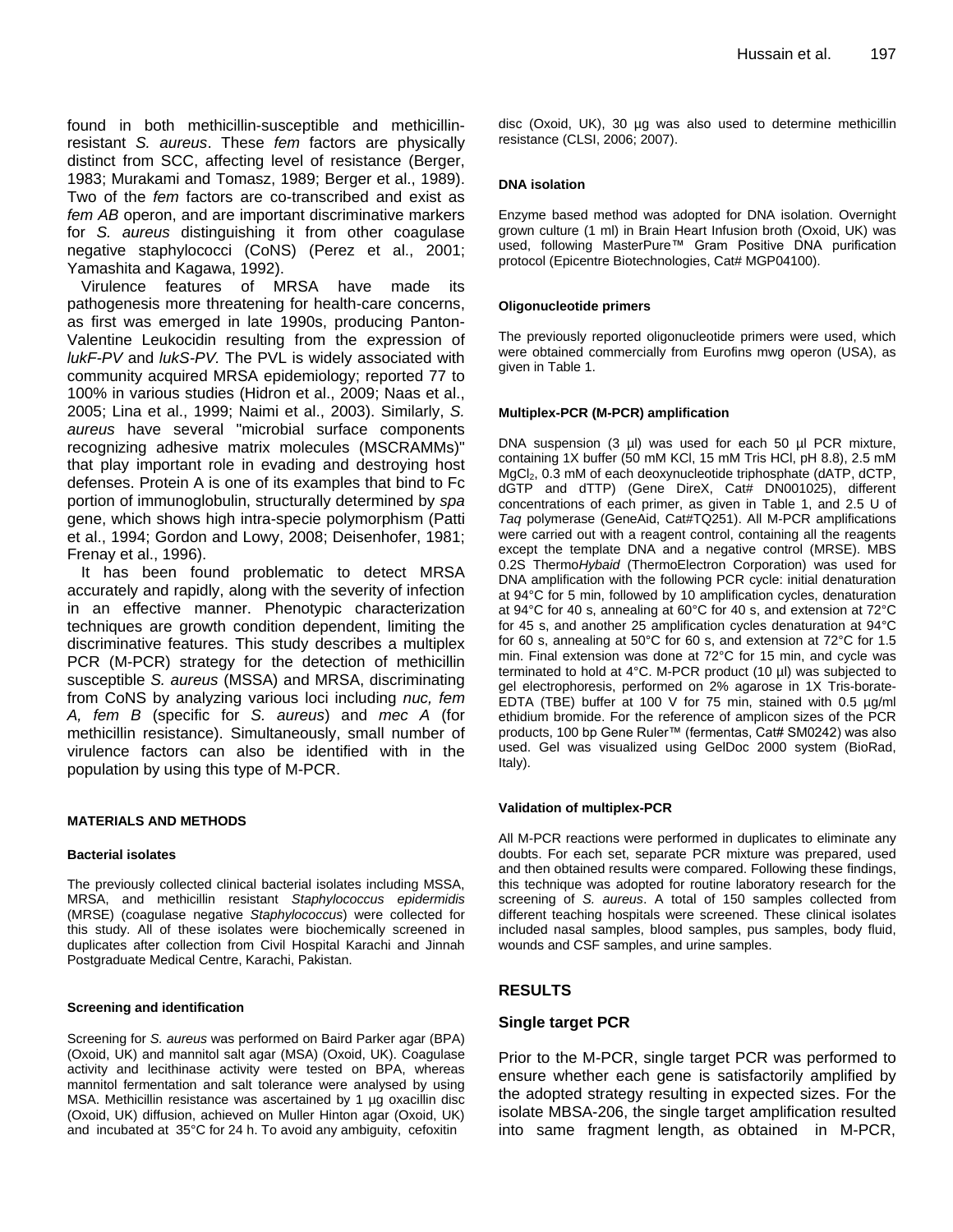| <b>Primer</b>       | Sequence (5' to 3')                       | Conc.<br>(µM) | Amplicon<br>size (bp) | Gene       | Reference                |  |
|---------------------|-------------------------------------------|---------------|-----------------------|------------|--------------------------|--|
| num1                | GCG ATT GAT GGT GAT ACG GTT               | 0.16          | 279                   |            |                          |  |
| num2                | AGC CAA GCC TTG ACG AAC TAA AGC           | 0.16          |                       | <b>Nuc</b> | [Brakstad et al., 1992]  |  |
| mec <sub>1</sub>    | GTA GAA ATG ACT GAA CGT CCG ATA A         | 0.24          | 310                   |            |                          |  |
| mec <sub>2</sub>    | CCA ATT CCA CAT TGT TTC GGT CTA A         | 0.24          |                       | mec A      | [Zhang et al., 2004]     |  |
| fem A1              | AGA CAA ATA GGA GTA ATG AT                | 0.24          | 509                   | fem A      | [Kobayashi et al., 1994] |  |
| fem A2              | AAA TCT AAC ACT GAG TGA TA                | 0.24          |                       |            |                          |  |
| fem B1              | TTA CAG AGT TAA CTG TTA CC                | 0.22          | 651                   | fem B      | [Kobayashi et al., 1994] |  |
| fem B2              | ATA CAA ATC CAG CAC GCT CT                | 0.22          |                       |            |                          |  |
| Luk-PV1             | ATC ATT AGG TAA AAT GTC TGG ACA TGA TCC A | 0.16          |                       | Luk S/F PV | [Lina et al., 1999]      |  |
| Luk-PV <sub>2</sub> | GCA TCA AGT GTA TTG GAT AGC AAA AGC       | 0.16          | 433                   |            |                          |  |
| spa1                | ATC TGG TGG CGT AAC ACC TG                | 0.20          |                       |            |                          |  |
| spa2                | CGC TGC ACC TAA CGC TAA TG                | 0.20          | 1150-1500             | spa        | [Shakeri et al., 2010]   |  |

**Table 1.** List of oligonucleotide primers and their concentrations.



**Figure 1.** Single target PCR for each marker gene.

corresponding to the expected sizes, as shown in Figure 1.

## **M-PCR based gene detection**

Conditions were optimized to ensure the amplification of each target gene for the M-PCR. Each primer set was optimized to variable primer concentration along with different amount of template DNA and  $MgCl<sub>2</sub>$ concentration, in order to overcome the problem of product amount for different gene varying in their sizes. Such problems usually occur during M-PCR, favoring the shorter length products over the longer ones. Two amplification cycles were included in the M-PCR protocol of variable annealing temperatures, in order to reduce the possibility of non-specific amplification plausible, due to different annealing temperature of recruited primers.

M-PCR conditions were optimal at 2.5 mM  $MgCl<sub>2</sub>$ , 3 µl DNA, and listed primer concentrations (Table 1), producing best amplified products for *nuc, mec A, fem* A,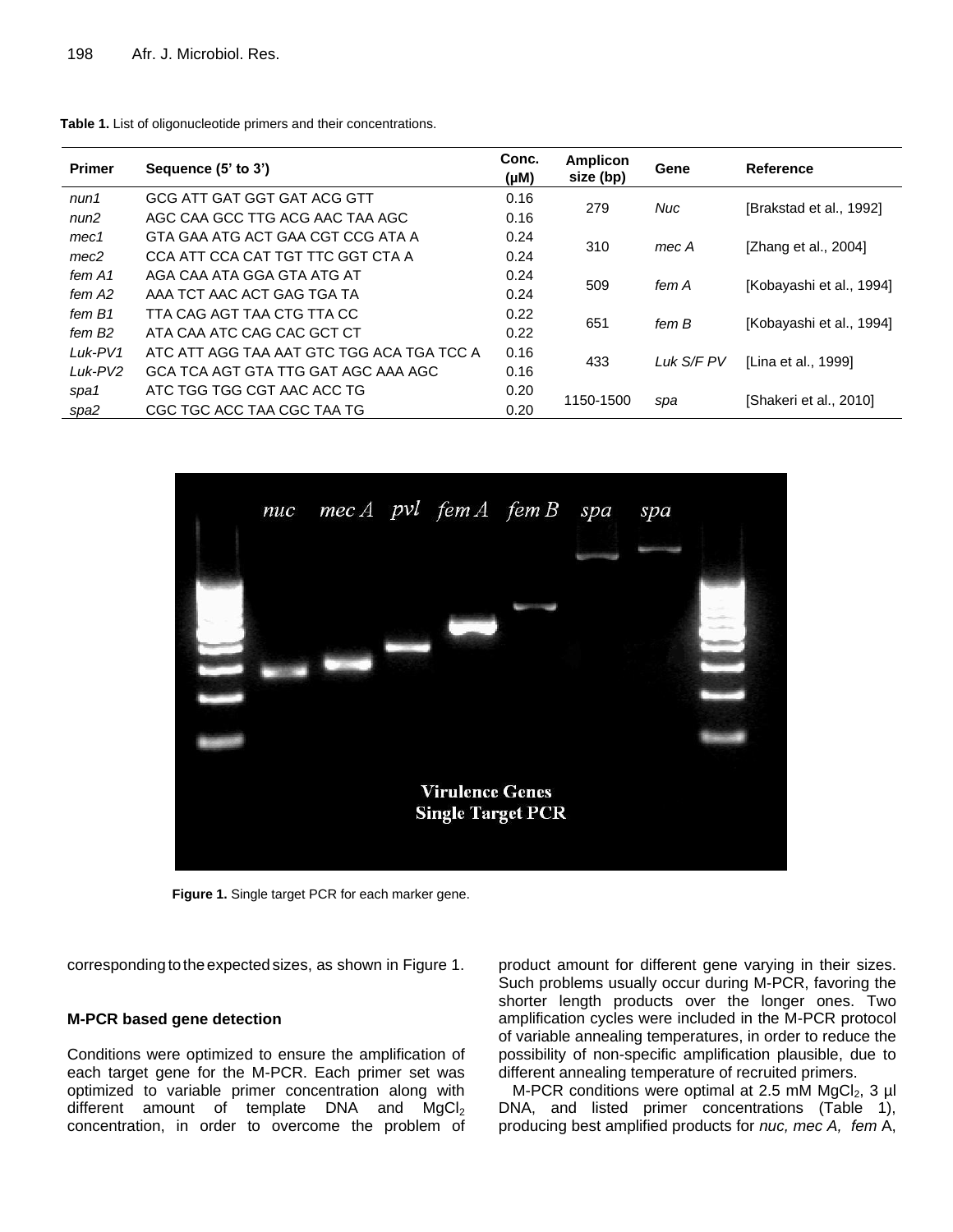| <b>Strain</b>   | <b>Genes amplified</b> |       |       |       |                   |     |  |  |
|-----------------|------------------------|-------|-------|-------|-------------------|-----|--|--|
|                 | nuc                    | fem A | fem B | mec A | <b>Luk S/F PV</b> | Spa |  |  |
| <b>MBSA-173</b> | +                      |       |       |       |                   |     |  |  |
| <b>MBSA-174</b> |                        |       |       |       |                   |     |  |  |
| <b>MBSA-175</b> | +                      |       |       |       |                   |     |  |  |
| <b>MBSA-177</b> |                        |       |       |       |                   |     |  |  |
| <b>MBSA-176</b> |                        |       |       |       |                   |     |  |  |
| <b>MBSA-186</b> |                        |       |       |       |                   |     |  |  |
| <b>MBSA-206</b> |                        |       |       |       |                   |     |  |  |
| MBSA-33         |                        |       |       |       |                   |     |  |  |
| <b>MBSA-203</b> |                        |       |       |       |                   |     |  |  |
| <b>MBSA-204</b> |                        |       |       |       |                   |     |  |  |
| <b>MBSE-185</b> |                        |       |       |       |                   |     |  |  |
| <b>MBSE-205</b> |                        |       |       |       |                   |     |  |  |

**Table 2**. M-PCR profile.

+, Gene amplified; -, gene not amplified.

**Table 3.** Comparison of phenotype-genotype characteristics.

| <b>Strain</b>   | <b>Biochemical result</b> |                              |     | <b>Genotyping results</b> |           |                          |                |  |
|-----------------|---------------------------|------------------------------|-----|---------------------------|-----------|--------------------------|----------------|--|
|                 | Coaquiase                 | Antimicrobial susceptibility | nuc | fem A                     | fem B     | mec A                    | Remark         |  |
| <b>MBSA-173</b> | $\ddot{}$                 | MS                           | +   | +                         | +         | ۰                        | <b>MSSA</b>    |  |
| <b>MBSA-174</b> | $\ddot{}$                 | MS                           | +   | ٠                         | ٠         | $\overline{\phantom{0}}$ | <b>MSSA</b>    |  |
| <b>MBSA-175</b> | $\ddot{}$                 | ΜS                           | +   | +                         | +         | ۰                        | <b>MSSA</b>    |  |
| <b>MBSA-177</b> | $\ddot{}$                 | MS                           | +   | +                         | $\ddot{}$ | $\overline{\phantom{0}}$ | <b>MSSA</b>    |  |
| <b>MBSA-186</b> | $\ddot{}$                 | MR                           | +   | +                         | +         | ÷                        | <b>MRSA</b>    |  |
| <b>MBSA-206</b> | $\ddot{}$                 | MR                           | +   | +                         | +         | ÷                        | <b>MRSA</b>    |  |
| <b>MBSA-176</b> | $\ddot{}$                 | MR                           | +   | +                         | ٠         | $\div$                   | <b>MRSA</b>    |  |
| MBSA-203        | $\ddot{}$                 | <b>MR</b>                    | ÷   | +                         | +         | ÷                        | <b>MRSA</b>    |  |
| <b>MBSA-204</b> | $\div$                    | <b>MR</b>                    | +   | +                         | ÷         | +                        | <b>MRSA</b>    |  |
| MBSA-33         | $\ddot{}$                 | MR                           | +   |                           | +         | $\div$                   | <b>MRSA</b>    |  |
| <b>MBSE-185</b> |                           | MR                           |     |                           |           | +                        | <b>MR-CoNS</b> |  |
| <b>MBSE-205</b> |                           | <b>MR</b>                    |     |                           |           |                          | <b>MR-CoNS</b> |  |

MS; Methicillin susceptible (oxacillin and cefoxitin susceptible); MR, methicillin resistant (oxacillin and cefoxitin resistant); MR-CoNS, methicillin resistant coagulase negative staphylococcus.

*fem B, Luk S/F PV,* and *spa*. A total of 12 Staphylococcal species were screened using this hexaplex PCR strategy, and resulted in 10 *nuc* positives (*S. aureus*) and 2 *nuc* negatives, confirmed by the amplification of *fem* factors (*fem A* and *fem B*) in all 10 *S. aureus*. Among these 10 *S. aureus*, 6 were *mec A* positive (MRSA) and 4 were *mec A* negative (MSSA). Virulence profile for *spa* and *Luk S/F PV*, 100% MSSA were positive to both, 66% MRSA were positive for *spa*, 66% MRSA were positive for *Luk S/F PV,* and 50% MRSA were positive to both genes (Table 2).

# **Reproducibility of results**

Amplifications of *nuc, mec A, Luk S/F PV, fem A, fem B*  and *spa* were well reportable due to lucid differences in their band sizes (279, 310, 433, 509, 651, 1150 to 1500, respectively), and well observed on ethidium bromide stained gel. Results were consistently reproducible, as

duplicate M-PCRs resulted with the same genes amplifications. Obtained results were strongly confirmed by the biochemical characterization as well as comparison between phenotype-genotype characteristics performed prior to the M-PCR (Table 3).

# **DISCUSSION**

Suitable, rapid and accurate methods for the identification and detection of bacterial strains are essential for better management of infectious diseases. Subspecies identification is conducted within hospitals and research institutions for many applications; including for identifying an outbreak source during epidemiological investigations, for routine surveillance of hyper invasive, multi-resistance or simply carriage strains, and for small or large scale population structure analyses. Infectious disease genotyping is also utilized for biodefence, in order to identify the source of biological agent.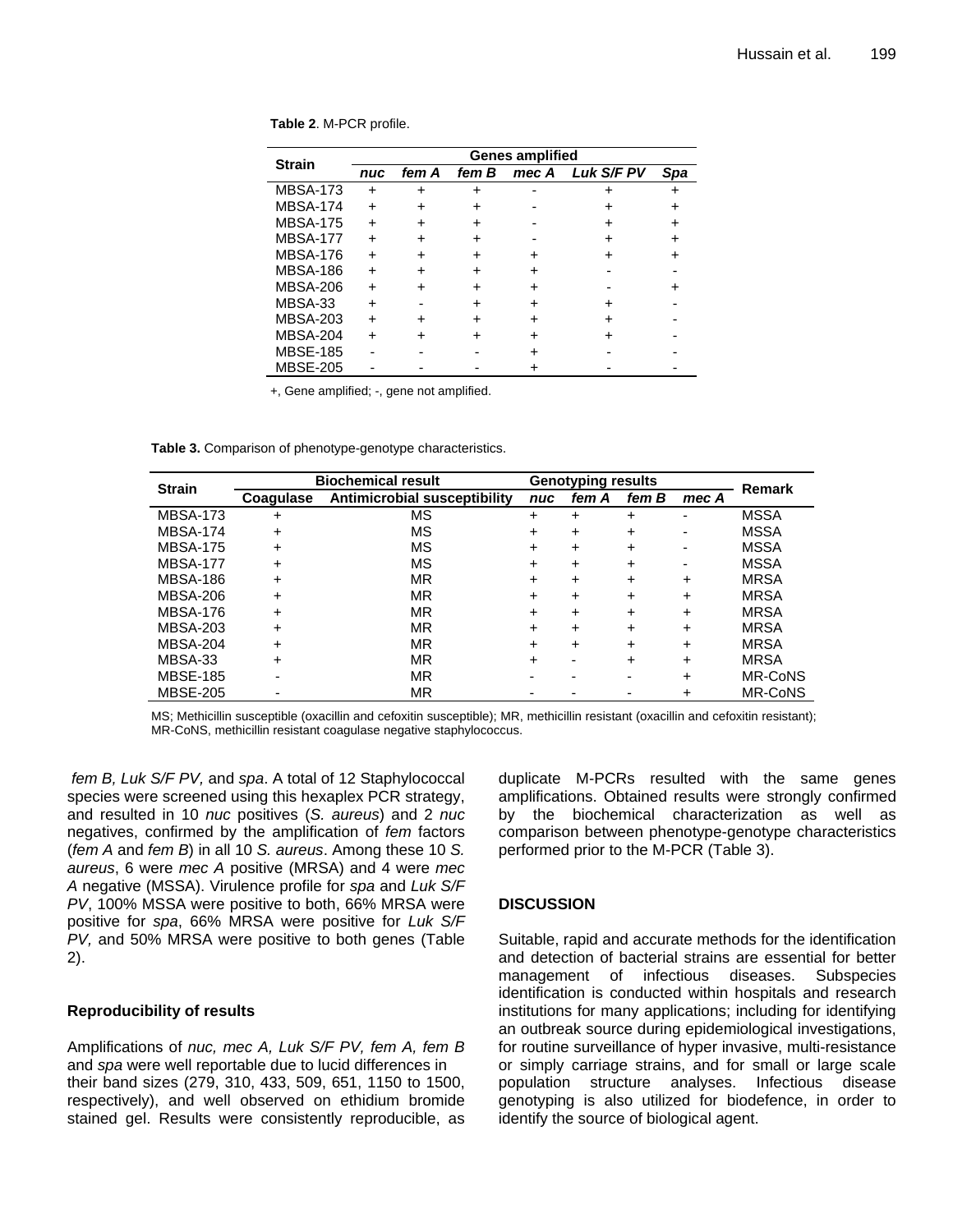

**Figure 2.** Gel Electrophoretic resolution of different molecular marker (genes).

The bacterial strain identification methods vary in their resolving power, cost effectiveness and the technological platform required for employing them. Based on these factors, the most appropriate genotyping method for any given application can be determined. The detailed investigations of complex traits may require whole genome sequencing or microarray analyses, which are time consuming, laborious and expensive, whereas the routine clinical analyses need genotyping methods that are quick, cost effective and generate portable results of appropriate resolution that can be easily interpreted.

During last few years, a number of studies have established an extremely high capacity of identification and detection of specific bacterial strains as well as the genes of interest. This ability revealed PCR as a powerful tool for the investigations of clinical microbiology. The potential of the PCR methodology for the identification of *S. aureus* strains and for antibiotic resistance genes has already been carried out by many workers (Perez et al., 2001; Cockeril, 1999; Jonas et al., 1999; Vannuffel et al., 1989).

By keeping in mind the fact that the detection of MRSA, along with the severity of infection in an effective manner, has found to be problematic. Phenotypic characterization techniques are growth condition dependent, limiting the discriminative features. This study thus describes a M-PCR strategy for the detection of MSSA and MRSA, discriminating from CoNS by analyzing various loci included *nuc, fem A, fem B* (specific for *S. aureus*), and *mec A* (for methicillin resistance). Simultaneously, small number of virulence factors can also be identified with in the population by using this type of M-PCR (Figure 2). The major alternative to simplex genotyping method was the simple multiplex method, which was first developed by Oliviera and de Lancastre (2002). For Staphylococci, this technique has been used to specifically detect MRSA (Vannufell et al., 1995) and to discriminate between *S. aureus* and CoNS with the detection of methicillin resistance (Schmitz et al., 1997). Simple and rapid identification and discrimination of *S. aureus* and gene profiling (Table 2) are essential for prompt institution of effective antimicrobial chemotherapy and for limiting the unnecessary use of certain classes of antibiotics.

The hexaplex (M-PCR) molecular genotyping approach, described in this study, renders clinical microbiology of *S. aureus* a feasible, rapid, simple and reliable technique discriminating MSSA, MRSA and CoNS and provides an early and accurate way of detection. This technique also contributes in the prevention of the resistant strains of the organism from widespread dissemination and facilitates the antibiotic therapy design.

#### **REFERENCES**

- Berger BB (1983). Insertional inactivation of staphylococcal methicillin resistance by Tn551. J. Bacteriol. 154:479-487.
- Berger BB, Barberis ML, Striissle A, Kayser FH (1989). Fem A: a hostmediated factor essential for methicillin resistance in *Staphylococcus aureus*: molecular cloning and characterization. Mol. Gen. Genet. 219:263-269.
- Brakstad OG, Aasbakk K, Maeland JA (1992). Detection of Staphylococcus aureus by polymerase chain reaction amplification of the *nuc* gene. J. Clin. Microbiol. 30:1654.
- Chambers HF (1997). Methicillin resistance in staphylococci: molecular and biochemical basis and clinical implications. J. Clin. Microbiol. Rev. 10:781-791.
- CLSI (2006). Performance standards for antimicrobial disk susceptibility tests: Approved standard M2-A9, Ninth ed. CLSI, Wayne, PA.
- CLSI (2007). Performance standards for antimicrobial susceptibility testing; 17th informational supplement: CLSI M100-S17. CLSI, Wayne, PA.
- Cockeril FR (1999). Genetic method for assessing antimicrobial resis-